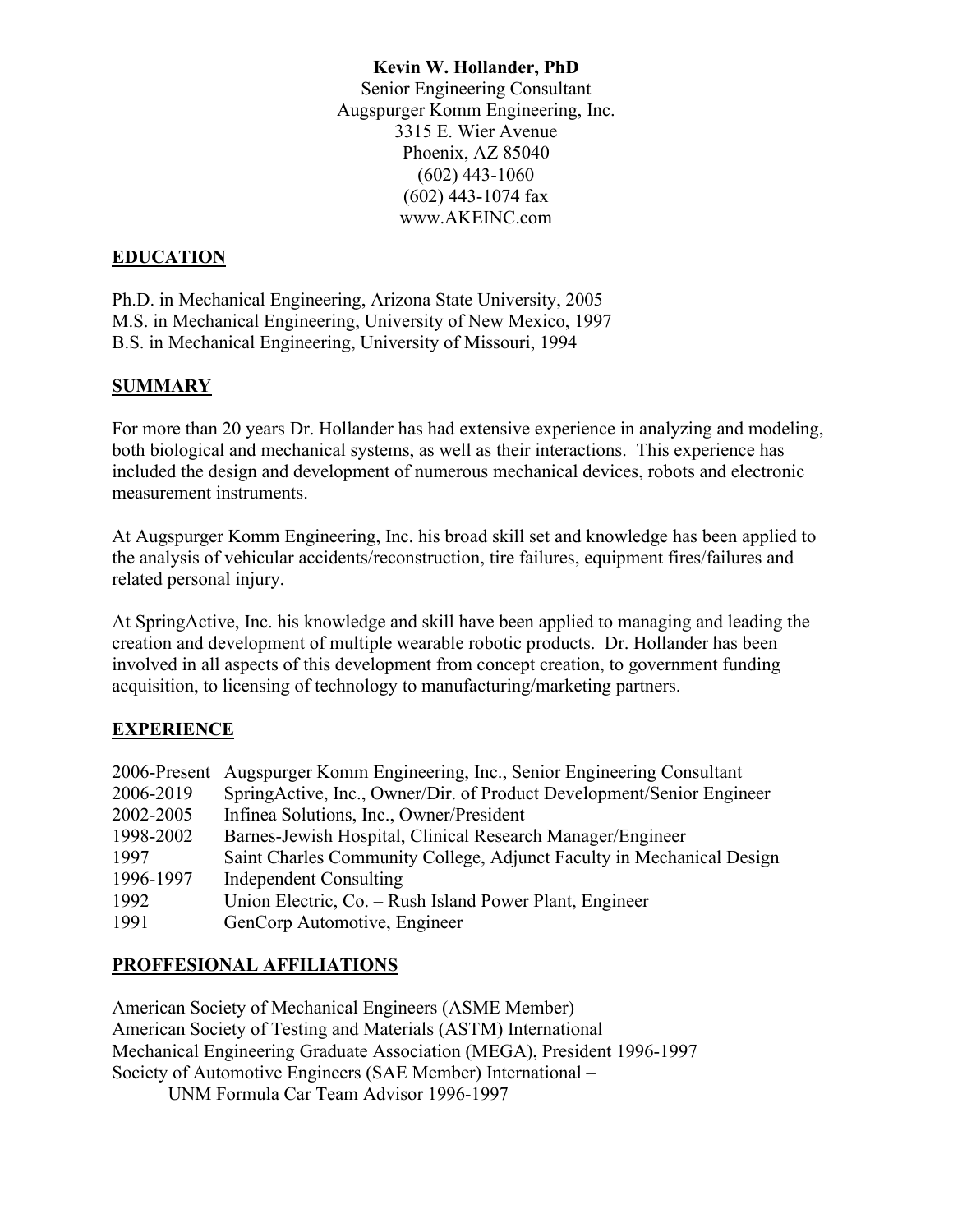## **SEMINARS**

SFPE Annual Conference & Expo, Nashville, TN, October 28-30, 2018 Fire & Evacuation Modeling Technical Conference, Gaithersburg, MD, October 11-3, 2018 Forensic Photography Techniques, Michael Wilson, Phoenix, AZ, December 18, 2008 Vehicle Accident Reconstruction Methods, April 19-20, 2007 – Society of Automotive Engineers (SAE), Detriot, MI. Introduction to PC Crash and PC-Rect, August 22-23, 2006 – MEA Introduction to Major Testing Techniques for Plastics, September 20-22, 2005 ASTM International, San Diego, CA.

## **AWARDS**

- 2010 Outstanding Paper Award Winner, "Robotic Transtibial Prosthesis with Biomechanical Energy Regeneration"
- 2005 Second Place, ASME Student Mechanism Design Competition (Graduate Division)
- 1997 Regional Award, ASME New Mexico Senior Section Web Page

#### **PROFESSIONAL ACTIVITIES**

2019 Subject Matter Expert, Grand Canyon University, Advanced Robotics & Lab (ESG-430) Course Development 2014 ASME IDETC Session Co-Chair

2005 ASME IDETC Session Co-Chair

Reviewer for various IEEE, ASME Conference and Journal Publications

## **THESIS TOPICS**

- 2005 Ph.D. Thesis**,** Development of Compliant Actuation Systems for Wearable Robotics Applications
- 1997 Masters Thesis, Mechanical Loading of Tendon: Experimental Apparatus and Modeling
- 1994 Undergraduate Research, Cortical Bone as an Engineering Material

## **RESEARCH SUPPORT**

- 2019 Air Force, Exoskeletons for Aerial Porters, (\$1,230,963) 2 years (Key Personnel/Co-Inventor
- 2017 Army, STTR Phase I, *Passive SPARKy-P Prostheses (Spring Ankle with Regenerative Kinetics).* (\$150,000), 6 months (Key Personnel/Co-Inventor)
- 2016 ASU Piper Seed Grant, *Developing a powered Ankle Foot Orthosis to enhance gait performance and decrease falls following stroke*. (\$50,000), 7 months, (Subcontract PI/\$10,000)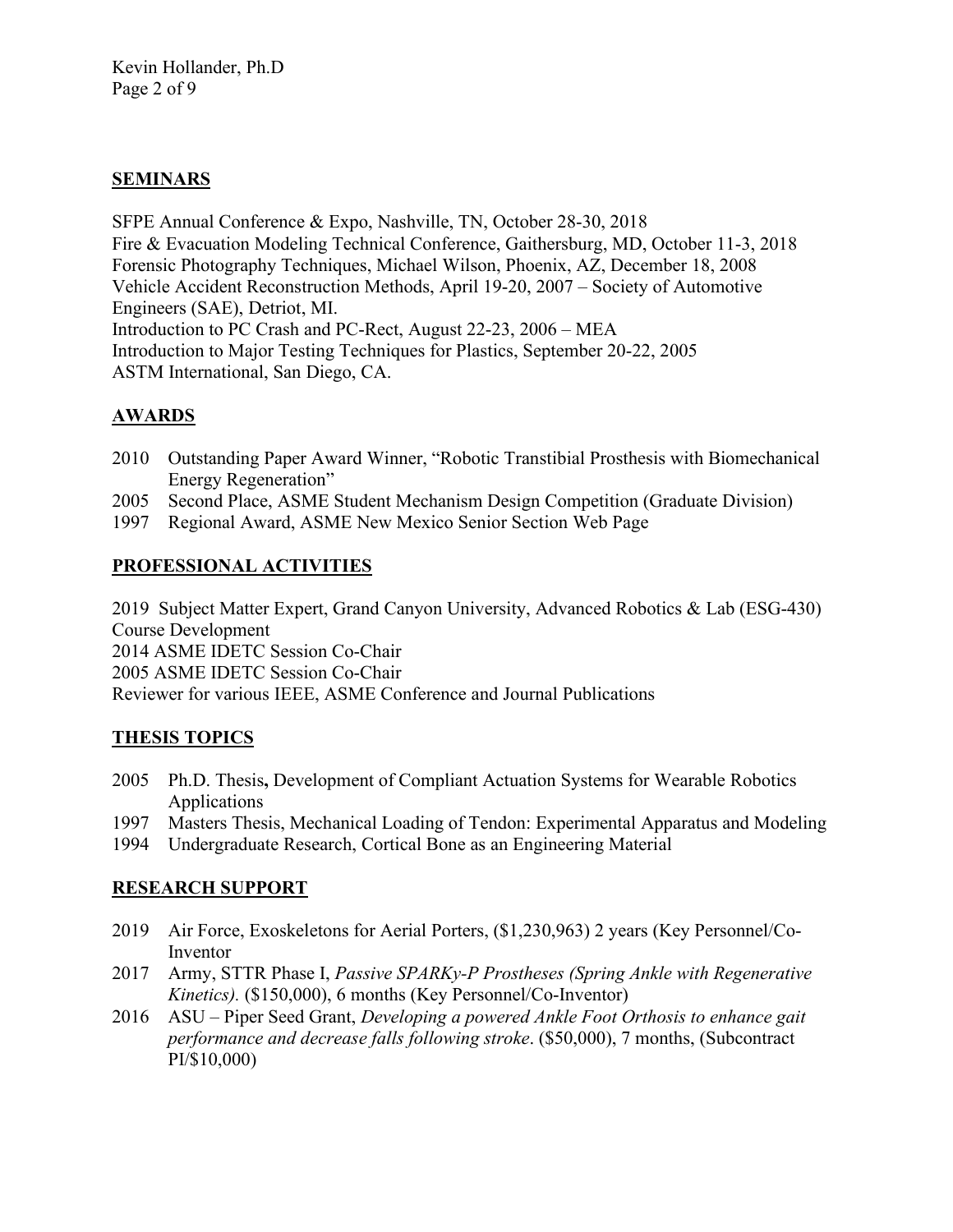## **RESEARCH SUPPORT – Continued**

- 2015 Army –TATRC, *Ruggedized Odyssey Ankle for Soldiers* Contract Extension, (\$370,000), 12 months, (Co-Investigator)
- 2015 National Science Foundation (NSF), SBIR Phase I, (\$150,000), 6 months (Key Personnel/Co-Inventor)
- 2015 DARPA, *Hip Exoskeleton for Superior Assistance (HeSA)*, (\$548,903), 14 months, (Subcontract PI/\$237,378)
- 2014 National Institutes of Health (NIH), SBIR Phase II, *Powered Walk/Run Prosthetic Ankle*, (\$1,123,625), 2 years, (Co-Investigator)
- 2013 DARPA, *Joint Torque Augmenation Robot (JTAR) for Soldier Assistance 2.0*, (\$680,156), 1 year, (Primary Investigator)
- 2012 Army TATRC, *Ruggedized Odyssey Ankle for Soldiers*, (\$1,364,587), 2 years, (Primary Investigator/Co-Investigator)
- 2012 National Science Foundation (NSF), SBIR Phase IIB, *Compliant Jack Spring Actuators for Lower Limb Mobility*, (\$353,091), 18 months, (Primary Investigator)
- 2011 DARPA, *Joint Torque Augmenation Robot (JTAR) for Soldier Assistance* 1/1B Extension, (\$621,600), 1 year, (Primary Investigator)
- 2011 National Institutes of Health (NIH), SBIR Phase I, *Powered Walk/Run Prosthetic Ankle, PWR Ankle*, (\$110,832), 16 months, (Primary Investigator)
- 2010 Army- West Point, *West Point Bionic Ankle – Running Prosthetic Development*, (\$50,000), 8 months. (Subcontract PI, \$47,000 subcontract)
- 2010 National Science Foundation (NSF). *Compliant JackSpring Actuators for Lower Limb Mobility*. SBIR Phase II (\$500,000), 2 years, (Primary Investigator)
- 2010 Army Natick Soldier Systems, *Soldier Power Regeneration Kit (SPaRK)*, Phase II, (\$430,000), 1 year, (Subcontract PI/\$330k subcontract)
- 2009 Army Natick Soldier Systems, *Soldier Power Regeneration Kit (SPaRK)*, (\$150,000), 1 year, (*Subcontract PI*/\$99k subcontract)
- 2009 Nation Science Foundation (NSF). *Compliant Jack Spring Actuators for Lower Limb Mobility*. SBIR (\$100,000), 6 months. (*Primary Investigator*)
- 2006 Army TATRC/Walter Reed Hospital, *SPARKY-Spring Ankle with Regenerative Kinetics*, (\$605,000), 3 years. (*Consultant*)
- 2005 National Institutes of Health (NIH). *Robotic Spring Ankle for Gait Assistance, Development and Evaluation*. (\$359,000). 2 years. (*Consultant*)
- 2003 National Institutes of Health (NIH). *Radio Frequency Motion Tracking System*. SBIR (\$95,002), 1 year. (*Inventor/Author/ Consultant*)

# **INVITED TALKS**

2020 Hollander, KW, Sugar, TG, 2020, "Robots Augmenting Humans," International Conference on Robotics (IROS) 2020, Workshop: State of the Art in Robotic Leg Prostheses: Where We Are and Where We Want to Be, Las Vega, NV, October 25-29.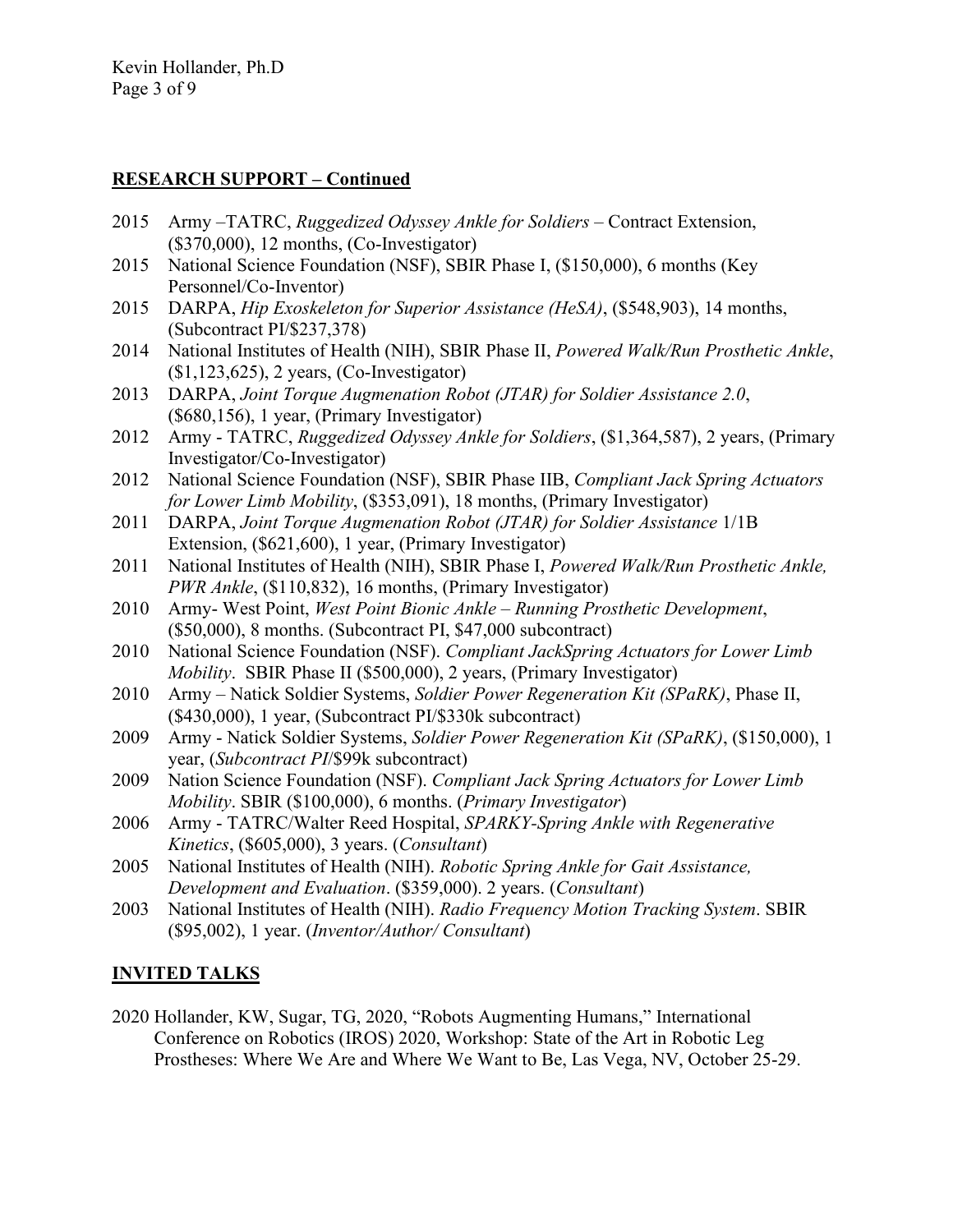Kevin Hollander, Ph.D Page 4 of 9

# **INVITED TALKS – Continued**

- 2016 WearRACon, Wearable Robotics Association Conference, Spotlight Demonstration. "SpringActive". Phoenix, AZ, February.
- 2015 American Orthotics and Prosthetics Association (AOPA), National Assembly, Spotlight Symposium. "Wearable Robotics: Lessons Learned", San Antonio, TX, October.
- 2005 MAE Seminar. "Robotic Tendon for Ankle Gait Assistance." Arizona State University, February.
- 2003 Lecture. "Current Research in Robotics". Tempe Public Library, September.
- 2003 Lecture Series. "MAE 446: Lectures on ANSYS/FEA". Arizona State University, Spring.

# **PATENTS**

- 2019 System and Method of Bidirectional Compliant Joint Torque Actuation, U.S. Patent 10,449, 105
- 2017 Joint torque augmentation system and method for gait assistance, U.S. Patent 9,662,262
- 2016 Gravitational Load Support System, U.S. Appl. 20160023350
- 2014 Systems and methods for gravitational load support, U.S. Appl. 20140259798
- 2014 Quasi-active prosthetic joint system, US 9,289,316
- 2011 Method and Apparatus for Harvesting Energy from Ankle Motion, U.S. 8,716,877
- 2011 Adjustable Stiffness Jack Spring Actuator, U.S. 8,322,695
- 2004 Adjustable Stiffness Jack Spring Actuator, U.S. 7,992,849
- 2004 Adjustable Stiffness Leaf Spring Actuators, U.S. 7,527,253
- 2003 Method and Apparatus for Determining the Position and Orientation of an Object using a Doppler Shift of Electromagnetic Signals, U.S. Appl. 20040196184

## **BOOKS/CHAPTERS**

Sharbafi, Mazier A.; Lee, David; Sugar, Thomas G; Ward, Jeffrey; Hollander, Kevin W; Hosoda, Koh, Seyfarth, Andre'; Chapter 9 – Conclusion – Bioinspired Legged Locomotion, Butterworth-Heinemann, 2017

Sugar, TG, Fernandez, E, Kinney, D, Hollander, KW and Redkar, S, 2017, "HeSA, Hip Exoskeleton for Superior Assistance", Wearable Robotics: Challenges and Trends, Springer International Publishing, pp. 319-323.

Hollander, KW, and Sugar TG, 2007, "Chapter 12: Powered Human Gait Assistance", In Kommu, SS, (ed.), *Rehabilitation Robotics*, I-Tech Education and Publishing, pp. 203-220.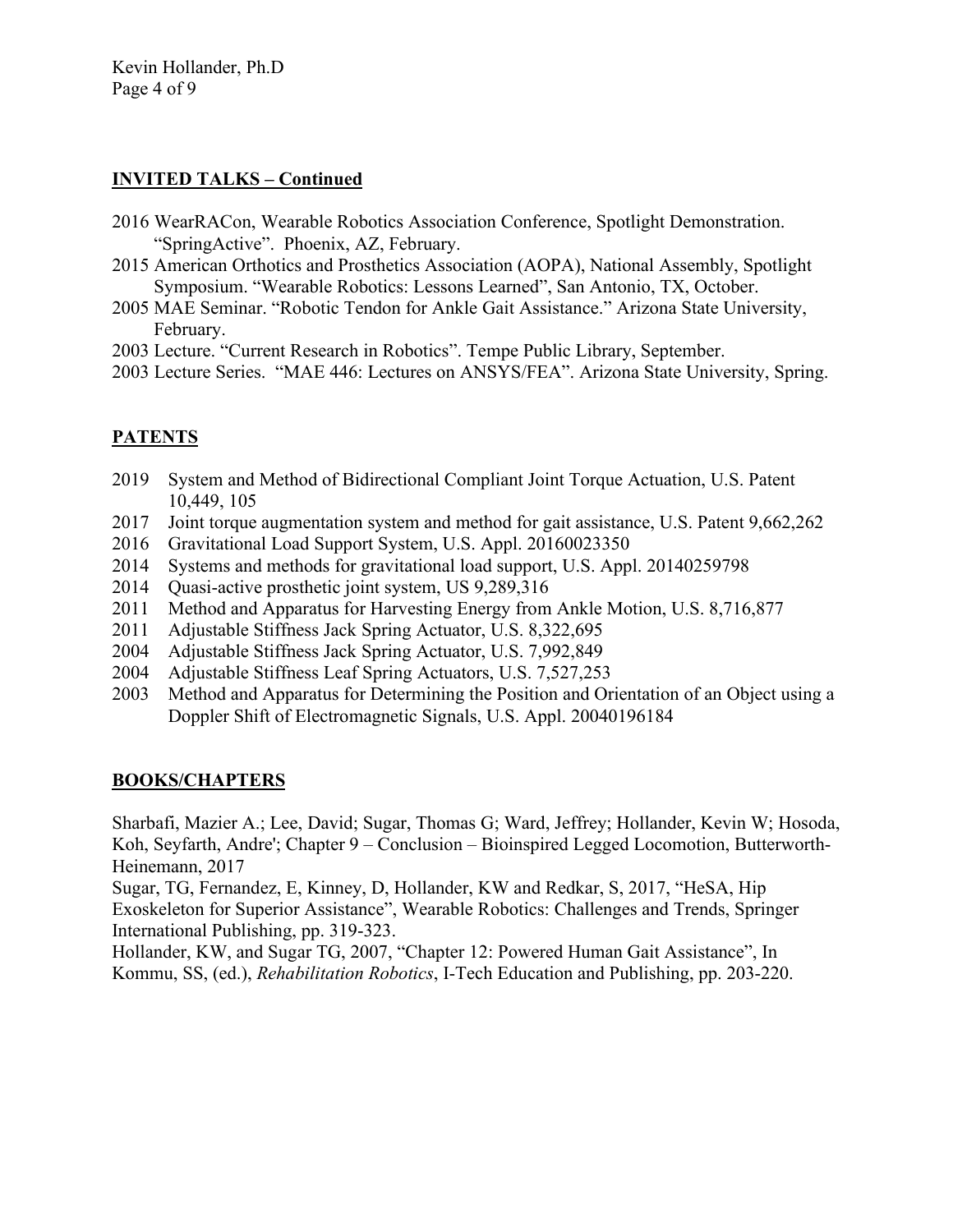## **JOURNAL PUBLICATIONS**

J14. Grimmer, M, Holgate, M, Holgate, R, Boehler, A, Ward, J, Hollander, KW, Sugar, TG and Seyfarth, A, 2016, "A Powered Prosthetic Ankle Joint for Walking and Running", BioMed Eng OnLine, 15(3):141.

J13. Sugar, TG, Hollander, KW, Boehler, A, Ward, J, 2013, "Comparison and Analysis of a Robotic Tendon and Jackspring™ Actuator for Wearable Robotic Systems", ASME Journal of Medical Devices.

J12. Van Ham, R, Sugar, TG, Vanderborght, B, Hollander, KW, Lefeber, D, 2009, "Review of Actuators with Passive Adjustable Compliance / Controllable Stiffness for Robotic Applications", IEEE Robotics & Automation Magazine, 16(3), pp. 81-94, September.

J11. Hitt, J, Holgate, M, Bellman, R, Sugar, TG, Hollander, KW, 2009, "Robotic Transtibial Prosthesis with Biomechanical Energy Regeneration", Industrial Robot: An International Journal, 36(5), pp. 441-447. **(Outstanding Paper Award Winner, 2010)**

J10. Van Ham, R, Sugar, TG, Vanderborght, B, Hollander, KW and Lefeber, D, 2009, "Compliant Actuator Designs", IEEE Robotics & Automation Magazine, 16(3), 81-94.

J9. Vanderborght, B, Van Ham, R, Sugar, TG, Hollander, KW and Lefeber, D, 2009, "Comparison of Mechanical Design and Energy Consumption of Adaptable Passive Compliant Actuators." International Journal of Robotics Research, 28(1), pp. 90-103, January.

J8. Ward, J, Boehler, A, Shin, D, Hollander, KW and Sugar, TG, 2008, "Control Architectures for a Powered Ankle Foot Orthosis," International Journal of Assistive Robotics and Mechatronics, 9(2), pp. 2-13.

J7. Hollander, KW, Ilg, R, Sugar, TG, Herring, DE. 2006. "An Efficient Robotic Tendon for Gait Assistance." ASME Journal of Biomechanical Engineering, 128(5), pp. 788-791, October.

J6. Hollander, KW and Sugar, TG. 2006. "Design of Lightweight Lead Screw Actuators for Wearable Robotic Applications." ASME Journal of Mechanical Design, 128(5), pp. 644-648, May.

J5. Engsberg, JR, Lenke, LG, Hollander, KW, Uhrich, ML, Commean, PK, Lee, JR, Bae, KT. 2003. "Methods to Locate Center of Gravity in Scoliosis". Spine, 28(23), pp. E483-489, December.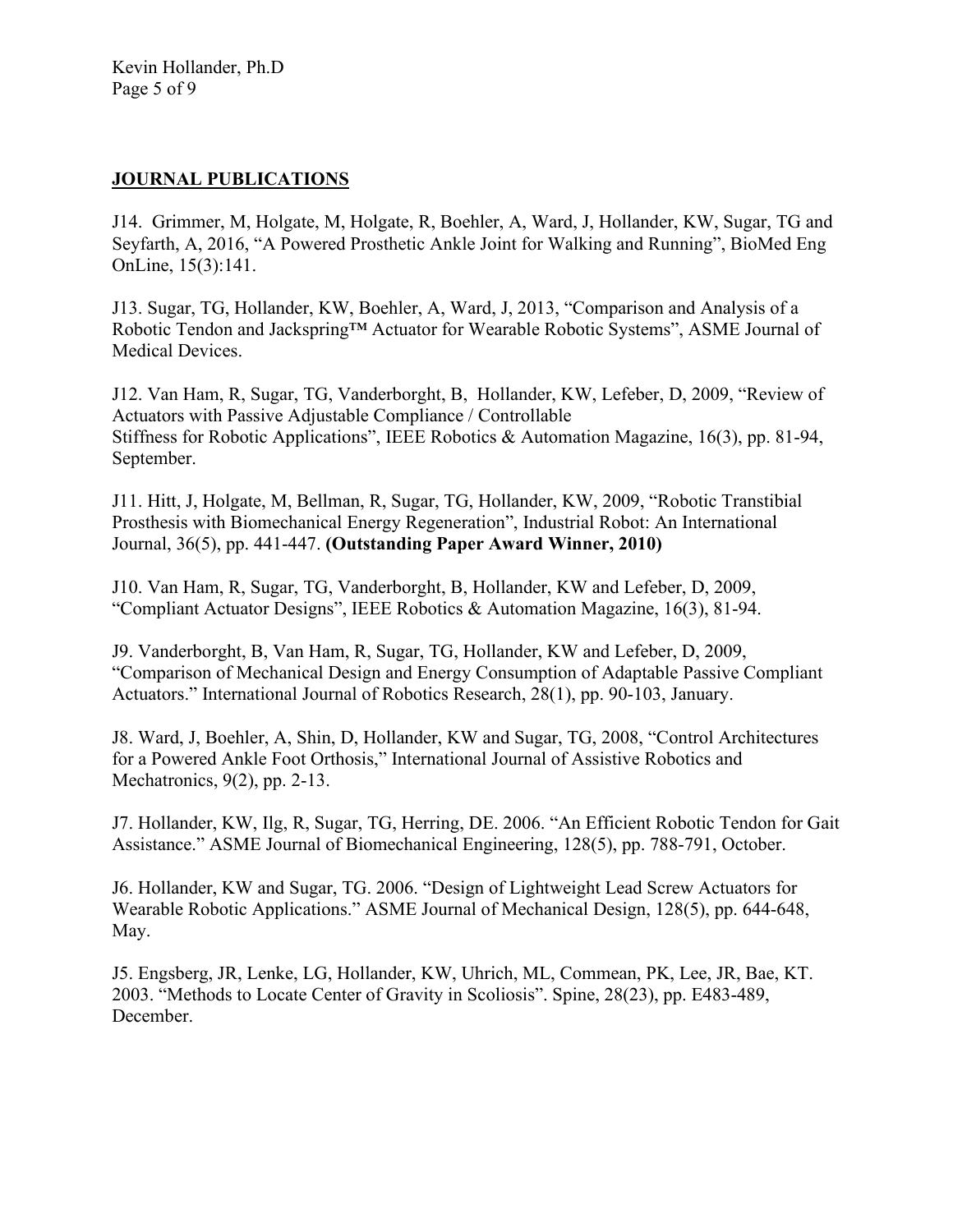Kevin Hollander, Ph.D Page 6 of 9

### **JOURNAL PUBLICATIONS - Continued**

J4. Hampton, DA, Hollander, KW, Engsberg, JR. 2003. "Equinus Deformity as a Compensatory Mechanism For Ankle Plantarflexor Weakness." Journal of Applied Biomechanics, 19(4), pp. 325-339.

J3. Engsberg, JR, Lenke, LG, Reitenbach, AK, Hollander, KW, Bridwell, KH, Blanke, K. 2002. "Prospective Evaluation of Trunk Range of Motion in Adolescents with Idiopathic Scoliosis Undergoing Spinal Fusion Surgery." Spine. 27(12), pp.1346-1354.

J2. Engsberg, JR, Wagner, JM, Reitenbach, AK, Hollander, KW, Standeven, JW. 2001. "A Measure of Motor Control at the Knee in Cerebral Palsy." Journal of Applied Biomechanics. 17(4), pp.335-343.

J1. Engsberg, JR, Ross, SA, Hollander, KW, Park, TS, 2000, "Hip Spasticity and Strength in Children with Spastic Diplegia Cerebral Palsy", Journal of Applied Biomechanics, 16(3), pp. 221-233.

#### **CONFERENCE PUBLICATIONS/PRESENTATIONS**

C33. Martin, BW, Boehler, A, Hollander, KW, Kinney, D, Hitt, JK, Kudva, J, Sugar, TG, 2020, "Aerial Porter Exoskeleton (APEx) for Lifting and Pushing," WeRob 2020, paper 50, October 13-16.

C32. Sugar, TG, Hollander, KW, and Redkar, S, 2016, "HeSA, Hip Exoskeleton for Superior Assistance", WeRob 2016, Proceedings of the International Workshop on Wearable Robotics, La Granja, Segovia, Spain, October.

C31. Churchwell, R, Hollander, KW and Theisen, C, 2015, "The Use of Additive Manufacturing to Fabricate Structural Components for Wearable Robotic Devices", ASME IDETC 2015, DETC2015-47448, Boston, MA, August.

C30. Hollander, KW, Ward, JA and Sugar, TG, 2014, "Comparison of Exoskeleton Ankle Assistance to Downhill Walking Energetics and Biomechanics", WeRob 2014, Proceedings of the International Workshop on Wearable Robotics, Baiona, Spain, September.

C29. Hollander, KW, Ward, JA and Sugar, TG, 2014, "Comparison of Exoskeleton Ankle Assistance to Downhill Walking Energetics and Biomechanics", WeRob 2014, Proceedings of the International Workshop on Wearable Robotics, Baiona, Spain, September.

C28. Hollander, KW, Cahill, N, Holgate, R, Churchwell, RL, Clouse, PC, Kinney, D, Boehler, A, and Ward, J, 2014, "A Joint Torqure Augmentation Robot (JTAR) for Ankle Gait Assistance", ASME IDETC 2014, DETC2014-35653, Buffalo, NY, August.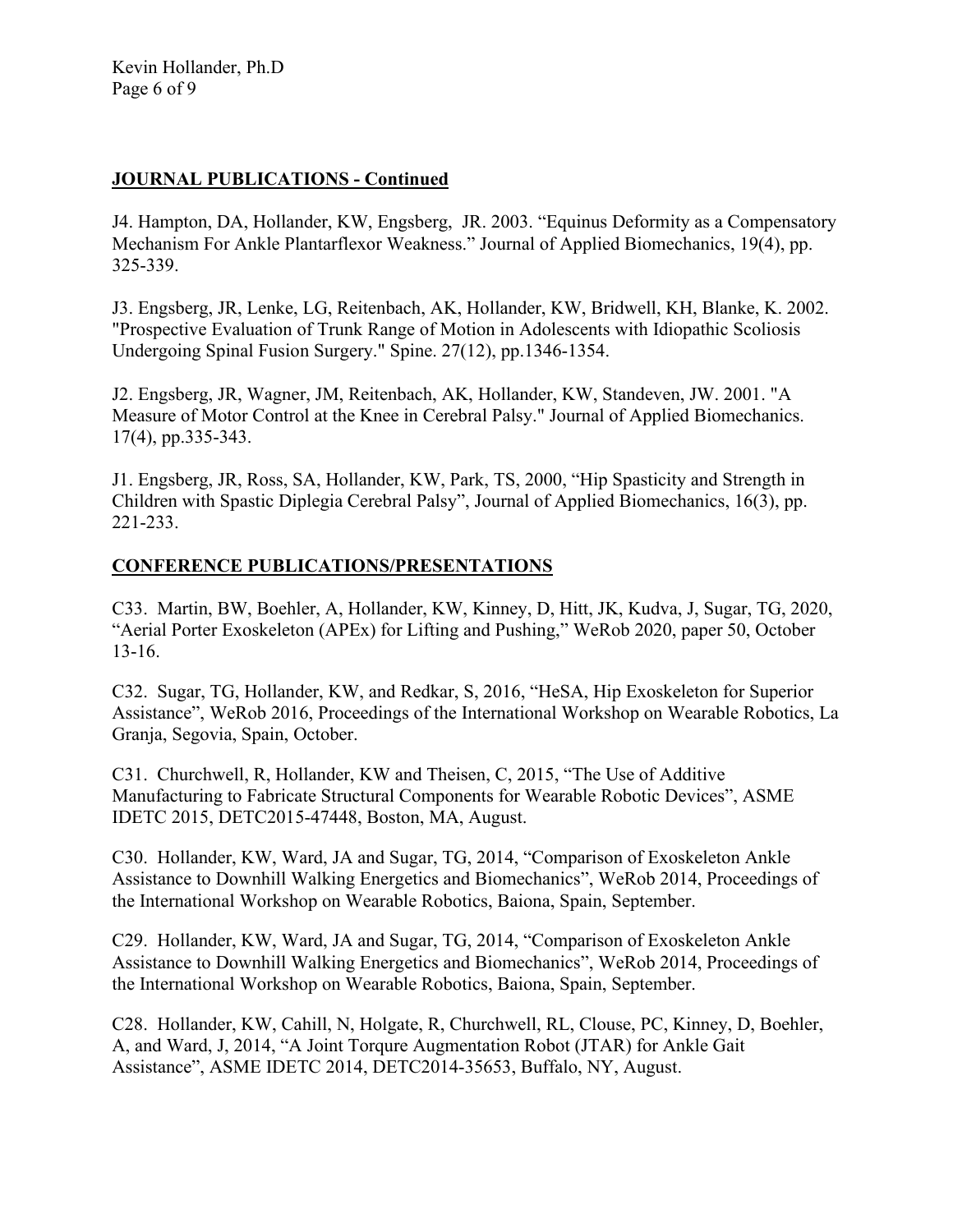## **CONFERENCE PUBLICATIONS/PRESENTATIONS - Continued**

C27. Hollander, KW, Cahill, N, Holgate, R, Churchwell, RL, Clouse, PC, Kinney, D, and Boehler, A, 2014, "A Passive and Active Joint Torque Augmentation Robot (JTAR) for Hip Gait Assistance", ASME IDETC 2014, DETC2014-35654, Buffalo, NY, August.

C26. Hollander, KW, Clouse, P, Cahill, N, Boehler, A, Sugar, TG, Ayyar, A, 2012, "Design of the Orthotic Load Assistance Device (OLAD), Dynamic Walking, Pensacola, FL.

C25. Sugar, TG, Hollander, KW and Hitt, JK, 2011, "Walking with Springs", Proceedings of SPIE 7976, San Diego, California, March.

C24. Hitt J, Merlo, J, Johnston, J, Holgate, M, Boehler, A, Hollander, KW, and Sugar, TG, 2010, "Bionic Running for Unilateral Transtibial Military Amputees", 27th Annual Army Science Conference, Orlando, FL, Nov/Dec.

C23. Hitt, J, Brechue, W, Boehler, A, Ward, J, Hollander, KW, Sugar, TS, Audet, D and Kanagaki, G, 2010, "Dismounted Soldier Biomechanical Power Regeneration", 27th Annual Army Science Conference, Orlando, FL, Nov/Dec.

C22. Hollander, KW, 2010, "Compliant Jack Spring™ Actuators for Lower Limb Mobility", National Science Foundation (NSF) Grantee Conference, Baltimore, MD, May.

C21. Hollander, KW, Werner, M, Boehler, A, Sugar, TG, 2010, "Powered Bionic Ankle with Regenerative Kinetics, the RT Ankle", Proceedings of the 36th Academy Annual Meeting & Scientific Symposium, American Academy of Orthotists and Prosthetists (AAOP), Chicago, IL, February 24 - 27.

C20. Beebe, E, Hollander, KW, Komm, DS, Springer, T, 2009, "Non-destructive examination techniques of plastics", Proceeding of the ASME Early Career Technical Conference, Arlington, TX, April.

C19. Holgate, M, Hitt, J, Bellman, R, Sugar, TG, Hollander, KW, 2008, "The SPARKy (Spring Ankle with Regenerative Kinetics) Project:

Choosing a DC Motor Based Actuation Method", IEEE International Conference on Biomedical Robotics and Biomechatronics (BIOROB2008), Scottsdale, AZ, October.

C18. Komm, DS, Hollander, KW, Beebe, EA, McSpadden, HJ, 2008, "Steps Used to Analyze the Failure of an Exterior Suspended Ceiling," International Symposium on Safety Science and Technology (2008ISSST), Beijing, China, September.

C17. Boehler A, Hollander K, Sugar T, Shin D, 2008, "Design, Implementation and Test Results of a Robust Control Method for a Powered Ankle Foot Orthosis (AFO)", IEEE International Conference on Robotics and Automation (ICRA2008), Pasadena, CA, May.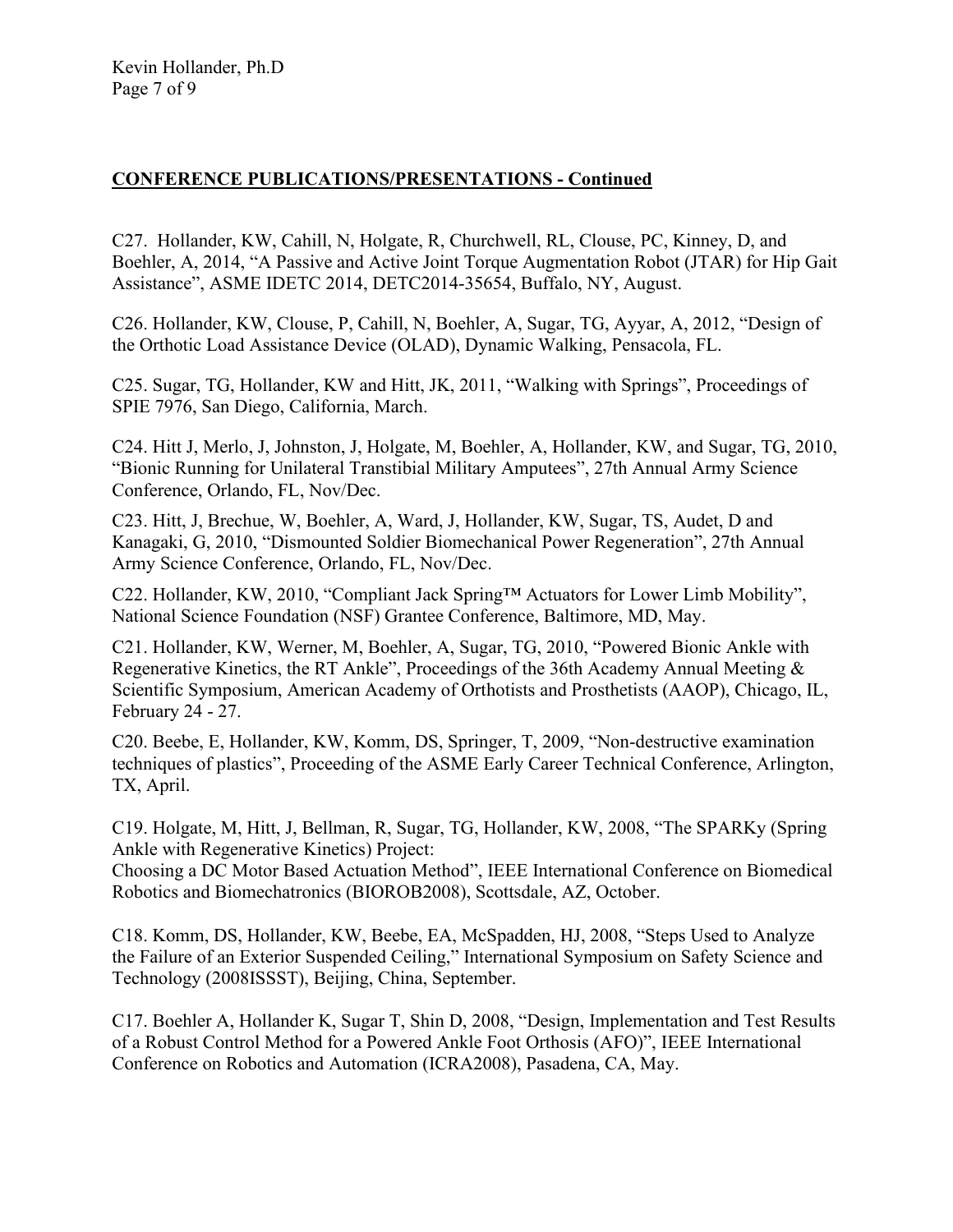## **CONFERENCE PUBLICATIONS/PRESENTATIONS (Continued)**

C16. Hitt, J, Bellman, R, Holgate, M, Sugar, TG, Hollander, KW, 2007, "The SPARKy (Spring Ankle with Regenerative Kinetics) Project: Design and Analysis of a Robotic Transtibial Prosthesis with Regenerative Kinetics",#DETC2007-34512, ASME International Design Engineering Technical Conference (IDETC2007), Las Vegas, NV, September.

C15. Hollander, KW, Sugar, TG. 2007*.* "A Robust Control Concept for Robotic Ankle Gait Assistance" International Conference of Rehabilitation Robotics (ICORR2007), Noordwijk, Netherlands, June.

C14. Hitt, J, Oymagil, AM, Sugar, T, Hollander, K, Boehler, A, Fleeger, J,. 2007. "Dynamically Controlled Ankle-Foot Orthosis (DCO) With Regenerative Kinetics: Incrementally Attaining User Portability." IEEE International Conference on Control and Automation (ICRA2007), Roma, Italy, April.

C13. Hollander, KW, Sugar, TG, Herring, DE. 2005. "A Robotic 'Jack Spring' for Ankle Gait Assistance." #DETC2005-84492, ASME International Design Engineering Technical Conference (IDETC2005), Long Beach, CA, September.

C12. Hollander, KW and Sugar, TG. 2005."Design of Lead Screw Actuators for Wearable Robotic Applications." #DETC2005-84595, ASME International Design Engineering Technical Conference (IDETC2005), Long Beach, CA, September.

C11. Hollander, KW, Sugar, TG, Herring, DE. 2005. "Robotic 'Jack Spring' for Ankle Gait Assistance." International Conference of Rehabilitation Robotics (ICORR2005), Chicago, IL, June.

C10. Hollander, KW, Sugar, TG. 2005. "Design of the Robotic Tendon." Design of Medical Devices Conference (DMD2005), Minneapolis, MN, April.

C9. Bharadwaj, K, Hollander, KW, Mathis, C, Sugar, TG. 2004. "Spring over Muscle (SOM) Actuator for Rehabilitation Devices." IEEE Engineering in Medicine and Biology Society (EMBS2004), San Francisco, CA, September.

C8. Hollander, KW, Sugar, TG. 2004. "Concepts for Compliant Actuation in Wearable Robotic Systems", Invited Paper, US-Korea Conference on Science, Technology and Entrepreneurship (UKC2004), Research Triangle Park, NC, August.

C7. Standeven, JW, Engsberg, JR, Lefrak, SS, Wagner, JM, Hollander, KW, Cooper, JD. 2004. "Quantifying Pulmonary Function During Gait Using Video Motion Capture." Gait and Clinical Movement Analysis Society (GCMAS2004), Lexington, KY, April.